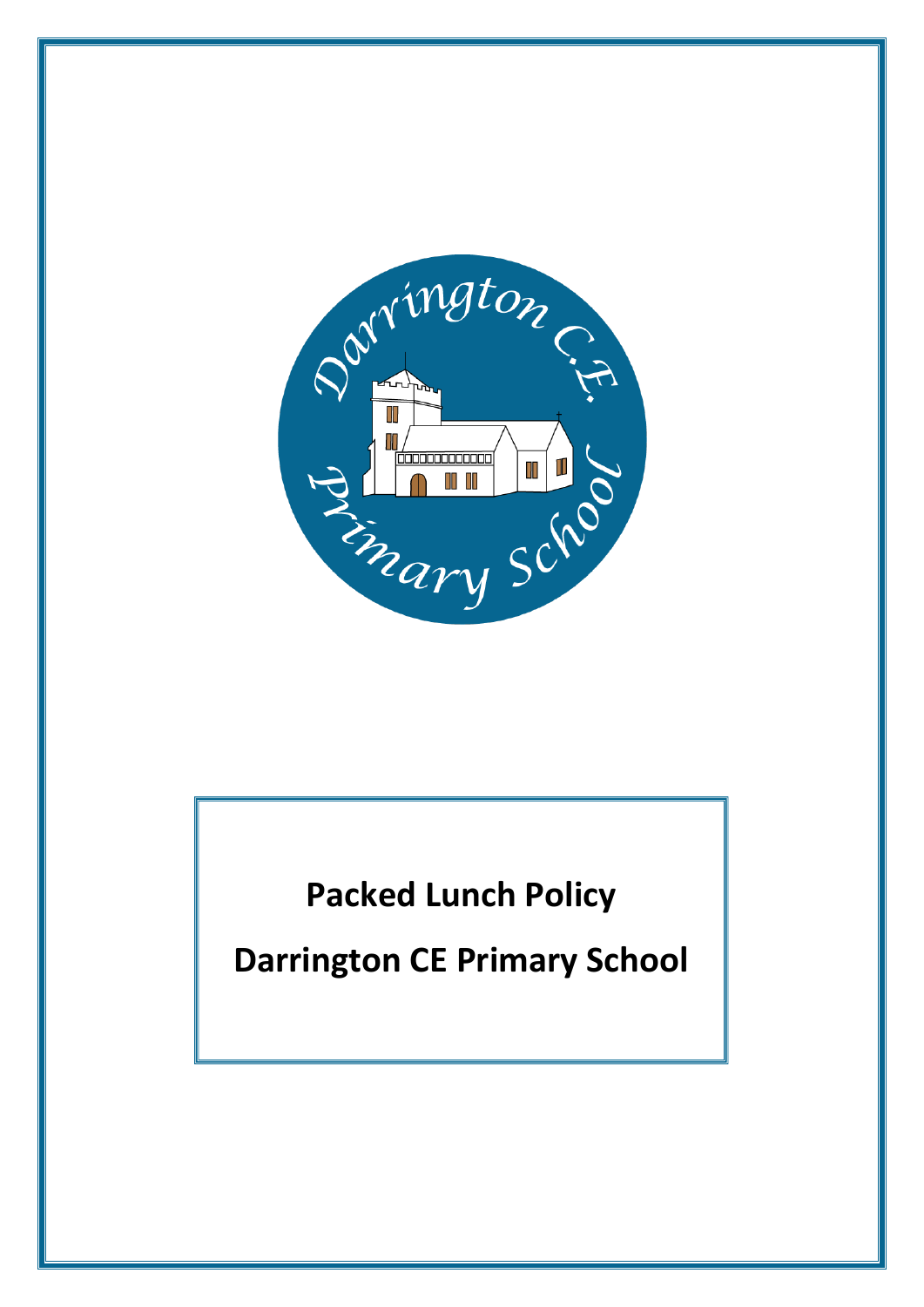## **Introduction**

This policy has been drawn up in consultation with pupils, staff and governors to ensure that all packed lunches brought from home and consumed in school (or on visits) provide the pupil with healthy and nutritious food that is similar to food served in schools, which is strictly regulated by national standards.

## **National Guidance**

This policy was drawn up using a range of national documents including information and a draft policy from the School Food Trust, the Food in school's toolkit (Department of Heath) and Food policy in schools – a strategic policy framework for governing bodies (National Governors' Council, (NGC)

School meals conform to government nutritional guidelines with less sugar, fat and salt and more fresh fruit and vegetables. School lunches also provide a good balance of "complex carbohydrates" such as pasta, rice, bread or potatoes with dairy and other protein foods. There is no reason why a packed lunch cannot provide the same nutrition as a cooked meal.

## **Aims**

• To make a positive contribution to children's health and well-being by encouraging healthy eating habits in childhood, setting a trend for lifelong changes.

- To encourage happier and calmer children and young people.
- To promote consistency between packed lunches and food provided by schools.

This policy applies to all pupils and parents/carers providing packed lunches and other foods to be consumed within school or on visits. This also fits within a wider context of promoting a whole school approach to food, healthy eating and well-being.

## **Why are we concerned about the content of children's packed lunches?**

Nationally, about half of all school children take a packed lunch to school rather than eating food prepared at school. Recent reports, however, have shown that the food typically eaten in lunchboxes provides too much fat, saturated fat, sugar and salt - and not enough fruits and vegetables and essential nutrients. At Darrington school we have observed packed lunches containing items such as large family sized chocolate bars, large bags of crisps, cakes and high fat and sugar snacks on a daily basis. We have also seen a change in behaviour and concentration levels after lunch time which subsequently cuts into learning time.

Nationally, about 70% of children's lunchboxes contain crisps, cheese products, chocolate bars, fruit strings and biscuits and only half of all lunchboxes contain a fruit or vegetable - with very few containing both. In almost a fifth of lunchboxes there is no starchy food such as sandwiches, pasta, rice or an equivalent and therefore lacking healthy starchy foods. Many packed lunches contain soft drinks, increasing the sugar content of the packed lunch.

The packed lunch represents approximately a third of the child's daily food intake and therefore it is important that it offers a meal in line with the **Eatwell food profile** to ensure that all the nutrients needed are provided. The **Eatwell Guide** shows how much of what we eat overall should come from each food group to achieve a healthy, balanced diet. It is worth noting that you do not need to achieve this balance with every meal, but try to get the balance right over a day or even a week.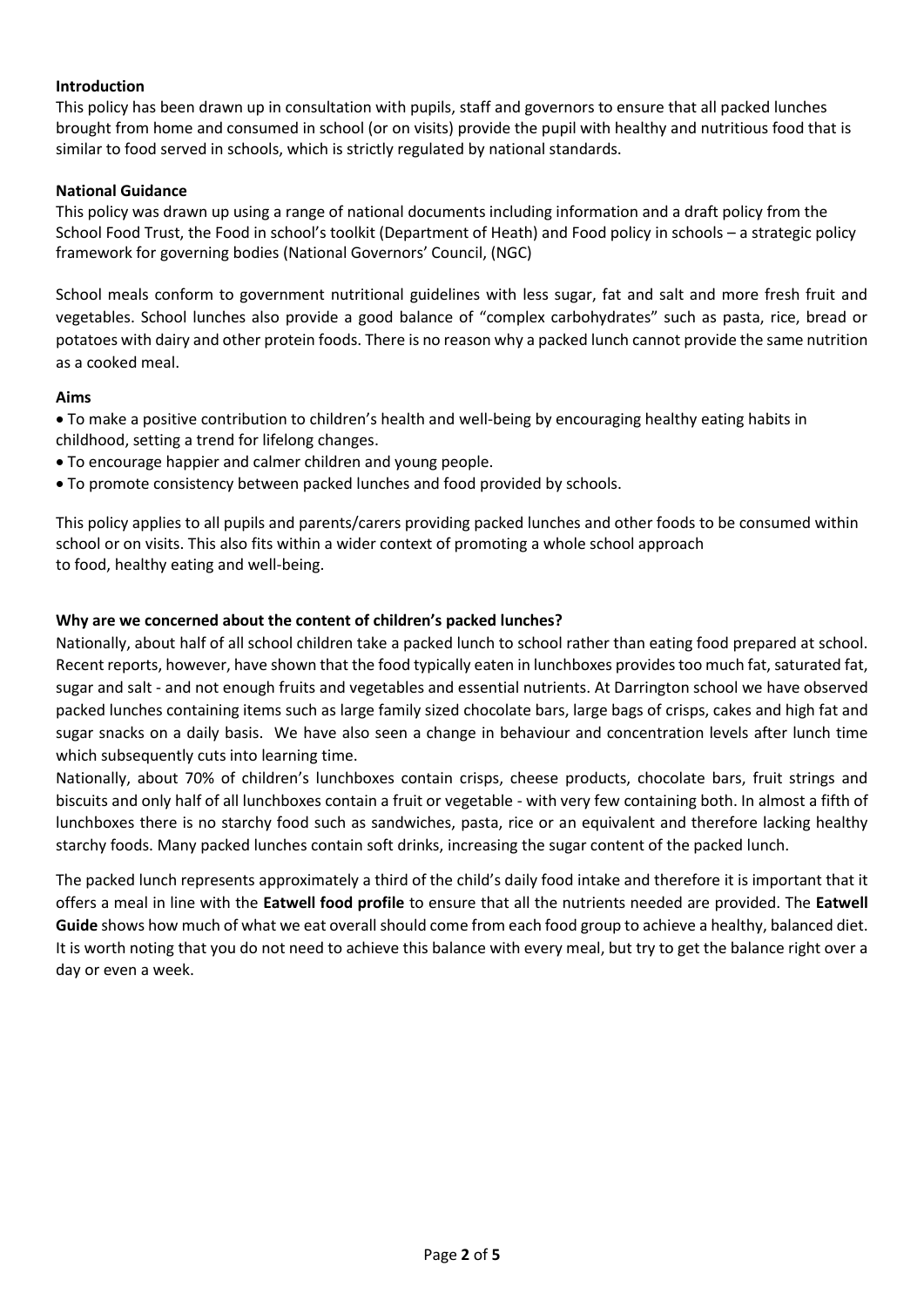# **What's in a healthy packed lunch?**

A child at school should have about a third of their daily nutrient requirements at lunchtime. This means they need foods that are going to provide them with enough energy, protein, fibre, vitamins and minerals, which are all beneficial to concentration levels in the afternoon.

A healthy packed lunch should contain a mix of foods, and the EatWell Plate shows how much should be eaten from each of the 5 food groups.



A good packed lunch contains:

- A starchy food, such as bread, rolls, pitta bread, naan bread, potatoes, rice, noodles. These foods are good for children to fill up on.
- A good source of protein, iron and zinc such as meat, fish, beans or eggs.
- A good source of calcium such as milk, cheese, yoghurt or fromage frais.
- One portion of fruit and one portion of vegetable or salad to provide all the other vitamins and minerals. A piece of fruit could be a piece of fresh fruit, dried fruit or tinned fruit in fruit juice. A piece of vegetable could be a fresh vegetable such as carrot stick, salad or a vegetable dish.

No single food contains all the essential nutrients the body needs to be healthy and function efficiently so it is important that the content of the packed lunch is varied.

#### **What about snacks such as crisps, cakes, pastries and sweets?**

These foods should only be given occasionally, as children will then appreciate them more. If these foods are included in packed lunches they might eat these first and not have the appetite to eat the other foods that will provide them with the important nutrients they need to grow and develop, and be healthy and active.

# **Food and drink in school**

- The school will provide facilities for pupils bringing in packed lunches and ensure that free, fresh drinking water is readily available at all times in the dinner hall and therefore drinks do need to be sent in lunch boxes.
- Water is the only acceptable drink for lunch and throughout the school day.
- The school will work with parents to ensure that packed lunches abide by the standards listed in the policy.
- On school visits you will be advised about food and drink as required.
- Pupils are advised to bring packed lunches in insulated bags with freezer blocks where possible to keep food fresh. We do not have the facility to store packed lunch bags in fridges.
- Children must only eat their own food and **not** other children's.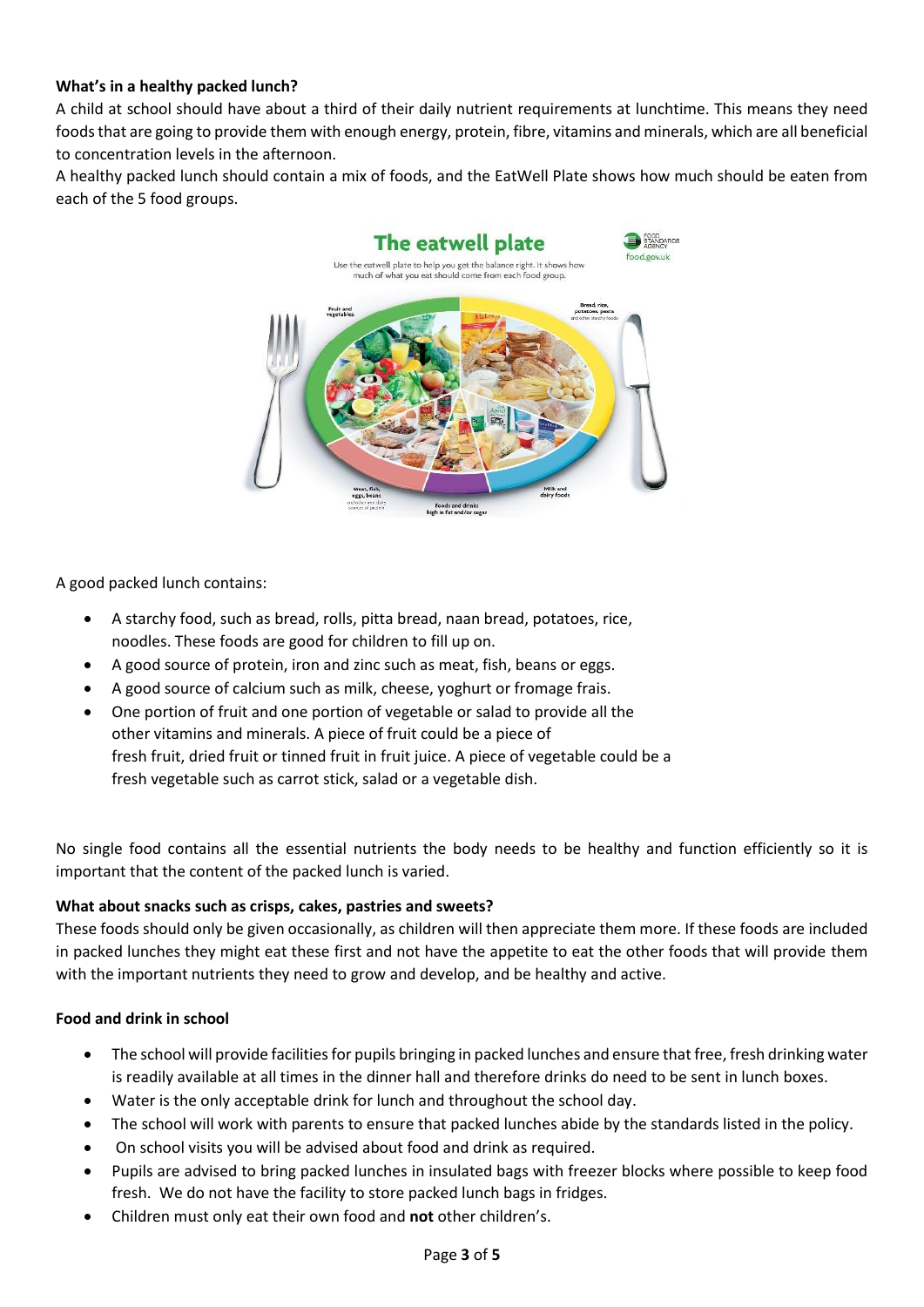- Nut or nut products are not permitted as we are a **NUT FREE** school.
- All uneaten food and waste will be kept in the lunchbox and returned home with the child so that parents are able to monitor their child's food consumption.
- Glass bottles and tins are not permitted due to safety issues that could arise.
- Hot food in lunch boxes/thermal flasks is not permitted on health and safety grounds. This is because we cannot monitor the temperature of this food.
- Your child's lunchbox should be clearly labelled with their name.

#### **Packed lunch items**

Packed lunches should be based on the Eat Well plate model and **SHOULD** include:

- ➢ **Fruit and Vegetables** at least one portion of fruit **and** one portion of vegetables or salad – Grapes should be cut in half lengthways
- ➢ **Non-dairy source of protein** meat, fish, egg, beans or pulses (lentils, kidney beans, hummus and falafel).
- ➢ **A starchy food** like bread, pasta, rice, couscous, noodles or potatoes
- ➢ **Dairy foods** such as milk, cheese, yoghurt, fromage frais
- ➢ **Oily Fish**, such as salmon, should be included at least once every three weeks

#### **Packed Lunches could occasionally include:**

- ➢ **Meat products** such as sausage rolls, individual pies should be included only occasionally due to their high fat and salt content.
- ➢ **Savoury high fat/salt snacks** such as crisps
- ➢ **Plain biscuits/cakes** are allowed occasionally but children should be encouraged to eat these only as part of a balanced meal.
- ➢ **Chocolate spread, honey, jam or marmalade** as a sandwich filling.
- ➢ **Cereal bars and fruit bars** (try and make sure these could be part of your 5-a-day and do NOT contain nuts)

**To keep packed lunches in line with the food-based standards for school meals, packed lunches SHOULD NOT include:**

- ➢ **Confectionery** such as chocolate bars, sweets, chewing gum
- ➢ **Fizzy / sugary drinks or fruit flavoured squash.** This includes diet drinks and energy drinks which can contain high levels of caffeine and other additives and are not suitable for children.
- ➢ **Any nut-based products** such as peanut butter sandwiches, other spreads containing nuts such as Nutella and snacks/bars containing nuts.
- ➢ Glass bottles or containers.
- ➢ **Hot food** in thermal flasks/lunchboxes